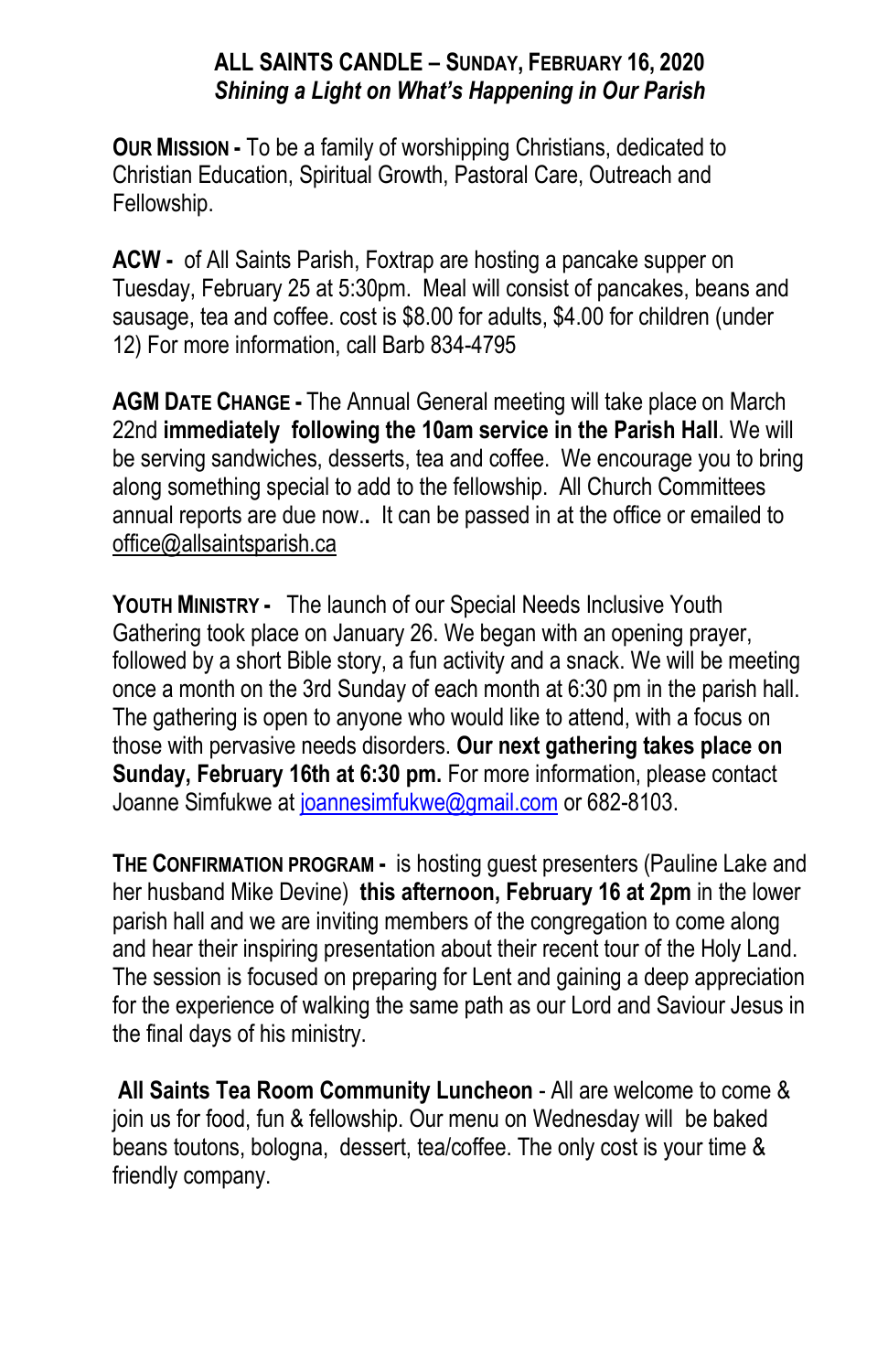**ST. JOHN THE EVANGELIST** Lenten Quiet Day - "Come Rest In My Heart". Saturday, February 29th @ 10am. No charge -Lunch provided. Call 834-2336 to confirm attendance. All are welcome - men and women.

**JOINT PARISH SERVICE** - Please mark your calendars for Sunday, March 8th @ 7pm. That evening the congregation of St. Peters in Upper Gullies and St. John the Evangelist in Topsail will join us for an evening of joint worship with a potluck to follow, downstairs immediately following the conclusion of the service - more details to follow

**THIS IS QUEEN'S COLLEGE APPEAL SUNDAY** in all Anglican parishes across the province. Your support of Queen's College through this collection in your parish or through an on-line donation at [www.canadahelps.org/dn/16498](https://www.canadahelps.org/dn/16498) will help us continue to prepare clergy and lay people for leadership in the Church. Your support of Queen's College is one way of ensuring the Church is equipped to respond to current and future needs for generations in the Church and beyond. Thank you for your support.

**BOOK LAUNCH** -- You are invited to the launch of Ordinary Saints: Women, Work and Faith in Newfoundland by Bonnie Morgan. This history focuses on the communities of CBS, and tells the story of women's work in the Parish of Foxtrap and Hopewell during the mid-20th century. Launch will be held Sunday, Feb. 23rd from 3:00-4:30 pm in St. Peter's Parish Hall, Upper Gullies. Come and bring a friend!

**BLOOD DONOR CLINIC-**Your donation matters. The next blood donation clinic at All Saints Parish is Monday, February 24, 12:30pm - 2:30pm and 4pm - 8pm.

## **MEMORIAM- CAPITAL PROJECTS FUND**

 In loving memory of **Peter & Emily Bussey** (remembering her death February 17, 1995) by: Amy & Eric Dodge

## **MEMORIAM- GENERAL FUND**

- In loving memory of **Dad-Douglas Butler** (remembering his birthday February 17<sup>th</sup>) by: Elizabeth, Bert & Family
- In loving memory of **Grace Rideout** (remembering her passing February 15th ) by: Sue Rideout-Vivian
- In loving memory of **Mom-Mary Porter** (remembering her death February 12, 2012) by: Christina, Sam & Family